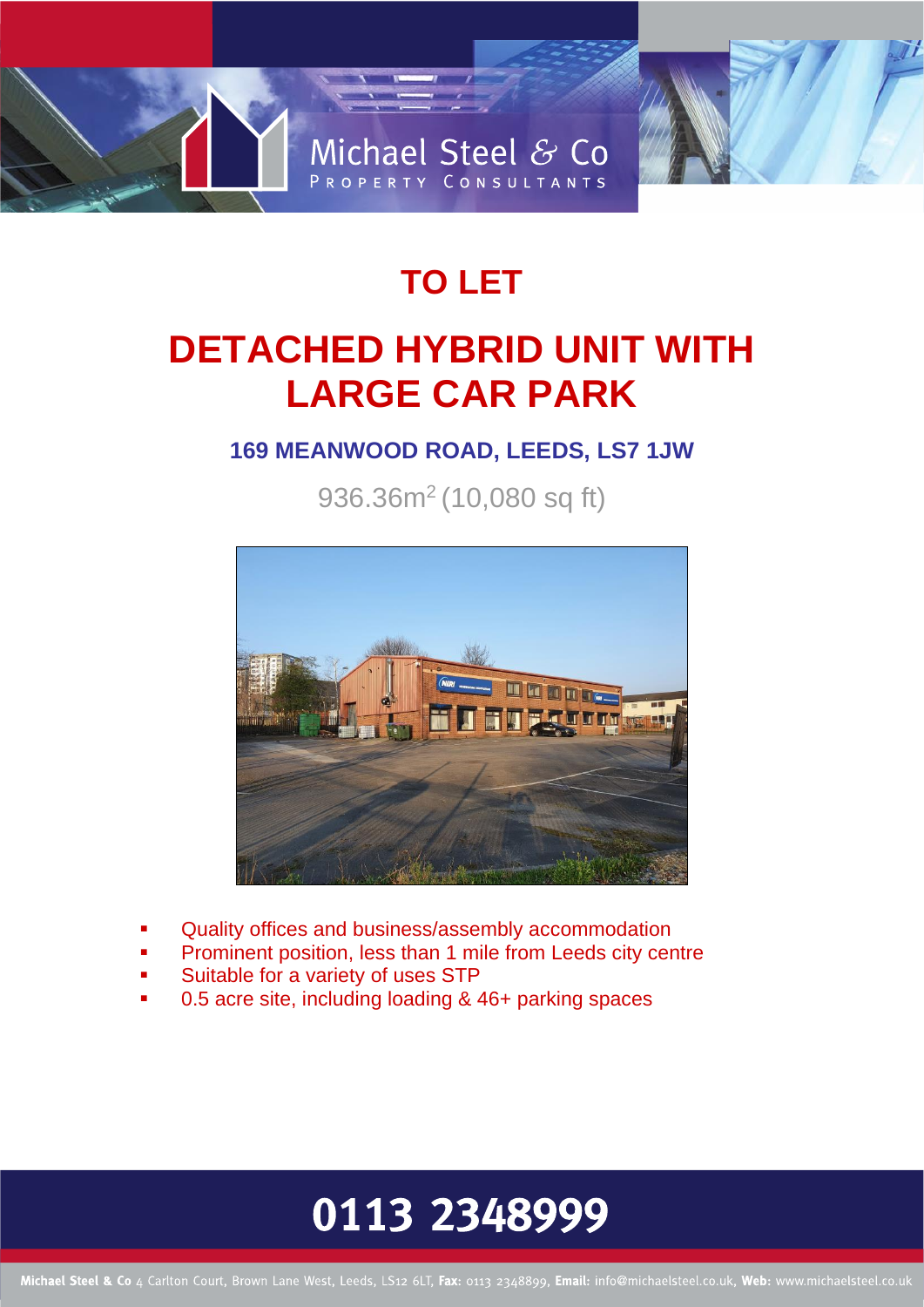#### **Location**

The premises are located the western edge of Leeds city centre occupying a prominent position fronting Meanwood Road close to its intersection with Scott Hall Road (A61) and Sheepscar Street North.



#### **Description**

Detached 2 storey steel portal framed hybrid building clad in brick, to the front elevation, brickwork and profile metal decking to the remainder occupying a rectangular and broadly level macadam surfaced site with circulation, loading and marked car parking spaces for 46 plus vehicles.

#### **Accommodation**

The accommodation is arranged to provide:-

| <b>Floor</b> | <b>Description</b>                | M <sup>2</sup> | (sg ft)  |
|--------------|-----------------------------------|----------------|----------|
| FF.          | Offices, WCs & laboratory/test    | 468.18         | (5.040)  |
|              | area                              |                |          |
| GF           | Interconnecting production & test | 468.18         | (5.040)  |
|              | areas                             |                |          |
|              | <b>TGIFA</b>                      | 936.36         | (10,080) |

#### **Services & Amenities**

To the offices – LED, PIR, lighting, raised floors with floor boxes to part, air conditioning, central heating pipes and radiators, carpet floor covering, feature entrance and staircase. CCTV, door entry system, fibrotic lease line connected.

To the business and test areas – suspended ceilings, recessed LED lighting to part, airlines, vinyl and epoxy painted floors, electrically operated steel roller shutter access.

#### **Rating**

We are advised the premises are currently assessed for rating purposes by Leeds City Council at:-

#### Warehouse & Premises RV £31,250

The National Uniform Business Rate for 2022/23 is 49.9p in the £, ignoring transitional phasing relief and allowances to small businesses.

#### **EPC**

The (expired 26 February 2022) EPC, with energy rating C (74) is being renewed and is available upon application.

#### **Lease Terms**

The property is available by assignment of the existing FR&I lease expiring May 2027.

Alternatively, the property can be made available by way of a new tenants full repairing and insuring lease for a term to be agreed.

#### **Rent**

£69,750 per annum exclusive, payable quarterly in advance.

#### **VAT**

It is understood VAT is not currently applicable upon the rent.

#### **Anti-Money Laundering Regulations**

In accordance with the Anti-Money Laundering Regulations evidence of identity and source of funding will be required from the successful offeree prior to instructing solicitors

#### **Legal Costs**

Each party to be responsible for their own legal costs incurred in connection with the transaction.

#### **Viewing/Enquiries**

Strictly by appointment only with the sole agents:-

**Michael Steel & Co Tel: 0113 234 8999 Andrew Steel [andrew@michaelsteel.co.uk](mailto:andrew@michaelsteel.co.uk) Richard Barker [richard@michaelsteel.co.uk](mailto:richard@michaelsteel.co.uk) Ben Preston [ben@michaelsteel.co.uk](mailto:ben@michaelsteel.co.uk)**

**Our Ref: 0520/A/S April 2022 Subject to Contract**



Michael Steel & Co conditions under which particulars are issued

This property is offered subject to contract, availability and confirmation of details. These particulars do not form part of a contract and, whilst believed to be correct, parties are recommended to satisfy themselves as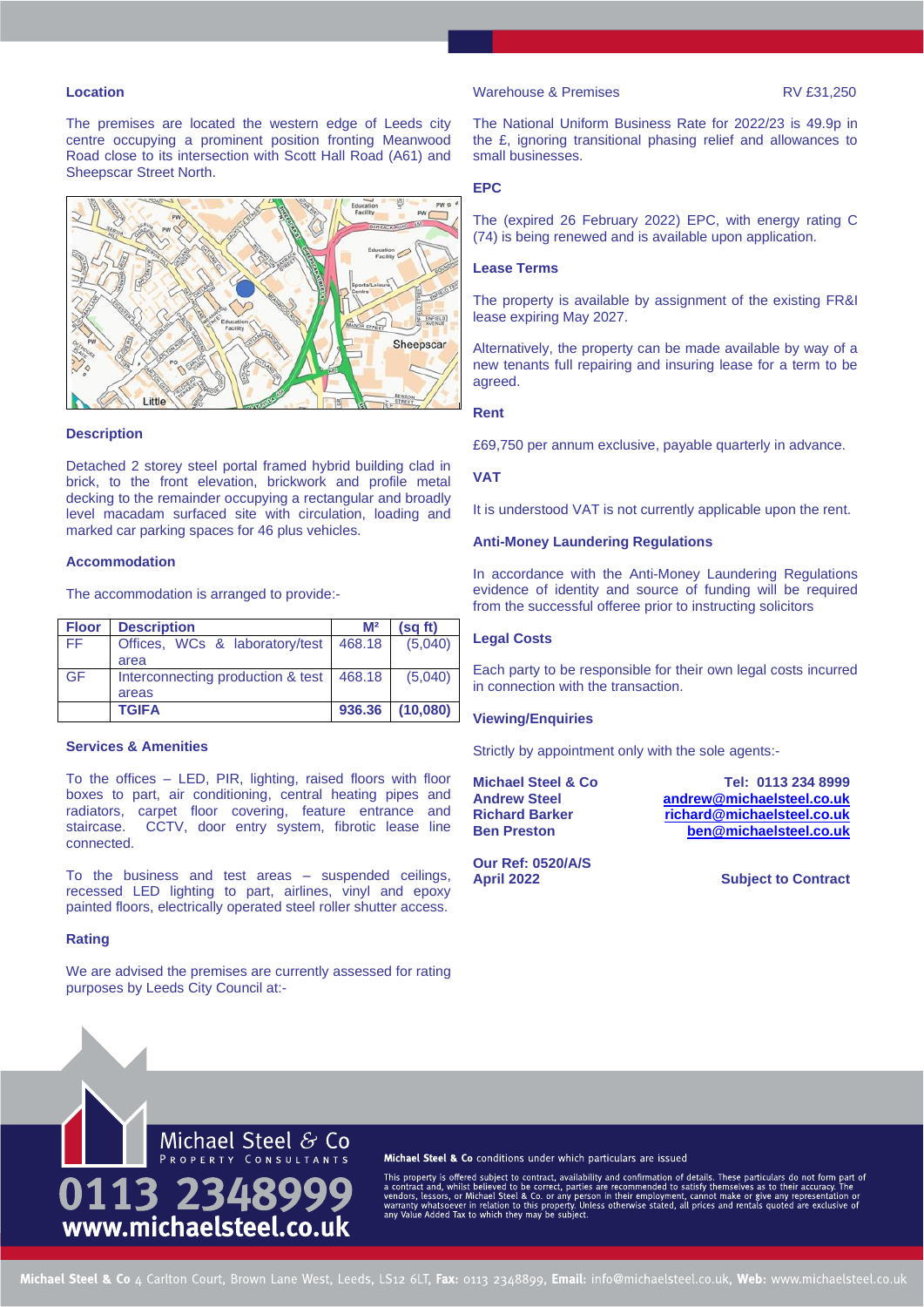**Offices** 







# 0113 2348999

Michael Steel & Co 4 Carlton Court, Brown Lane West, Leeds, LS12 6LT, Fax: 0113 2348899, Email: info@michaelsteel.co.uk, Web: www.michaelsteel.co.uk